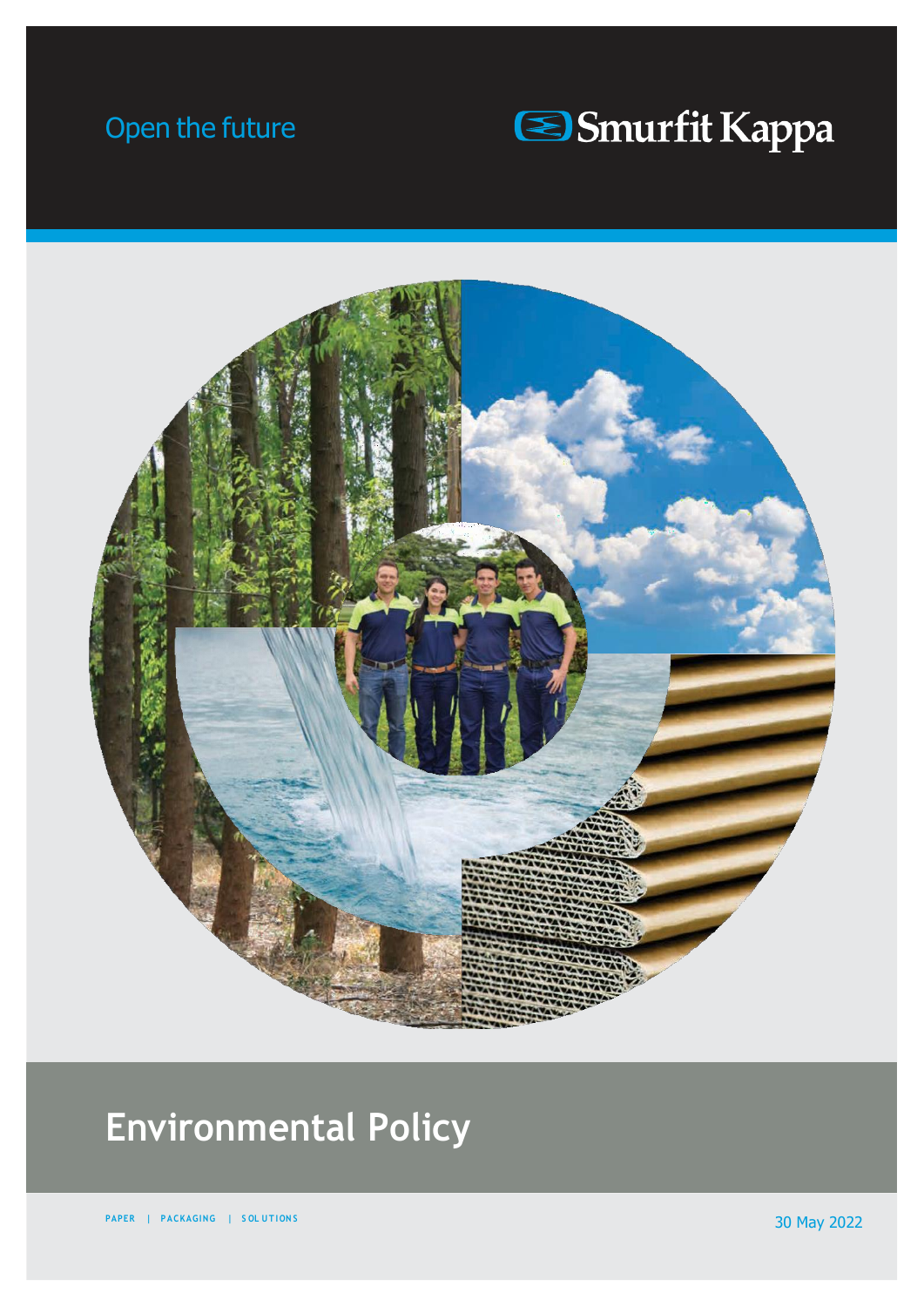### Environmental Policy

Smurfit Kappa Group ('SKG' or 'the Group') acknowledges that the continuous improvement in its environmental performance, in a commercially viable way, is fundamental to the Group's business strategy. This Environmental Policy complements the Group's business objectives in supporting sustainable development.

SKG is committed to ensuring that the human and natural environment with which the Group interacts as a company is protected both today and into the future as SKG continues to use resources in managing its business. SKG will achieve this through the efficient use of these resources (wood fibre, water, energy), preventing pollution, minimising waste and the promotion of recycling.

The Smurfit Kappa Environmental Policy applies to all operations within the Group.

SKG operates its production units in compliance with the permits granted and regulations that apply to them. Changes in environmental legislation will be implemented accordingly in an economically efficient manner.

SKG will ensure its operations are managed under environmental management systems and measured against recognised international systems.

Where wood fibre-based material is used as raw material in the process, SKG has developed a policy to promote certification of forests in line with internationally recognised schemes and to ensure that no wood from controversial origins is used in its supply chain.

SKG will maintain and demonstrate its responsible approach to water use as a low consumer of water and will continue to reduce the organic content of water discharged.

SKG has set environmental targets and objectives, measuring and reporting actual performance against these. Environmental impacts are considered and judged when developing new products and processes. SKG is committed to reduce its fossil  $CO<sub>2</sub>$  emissions and to play its part as we move to a low carbon, circular economy.

SKG seeks to continuously improve its energy efficiency. SKG has as a key objective to produce heat and electricity using the more efficient techniques that are available and to convert its waste to energy whenever possible.

SKG is committed to re-use its waste as much as is economically and technically feasible to minimise the amounts of waste sent to landfill.

SKG seeks to earn the respect of the people and the communities where it is active. SKG engages and actively supports local communities through its operations locally and its related Foundations.

SKG will continue to work closely with customers to help each other in achieving mutual targets on sustainability.

SKG's suppliers' relationships are governed by its Sustainable Sourcing Policy and the Supplier Code of Conduct.

SKG will communicate transparently and publicly about its environmental data and impacts. SKG will continue to engage with stakeholders on environmental issues. SKG will educate its employees to ensure that its environmental goals are achieved.

SKG will evaluate its Environmental Policy regularly in light of new developments in the area of sustainability.